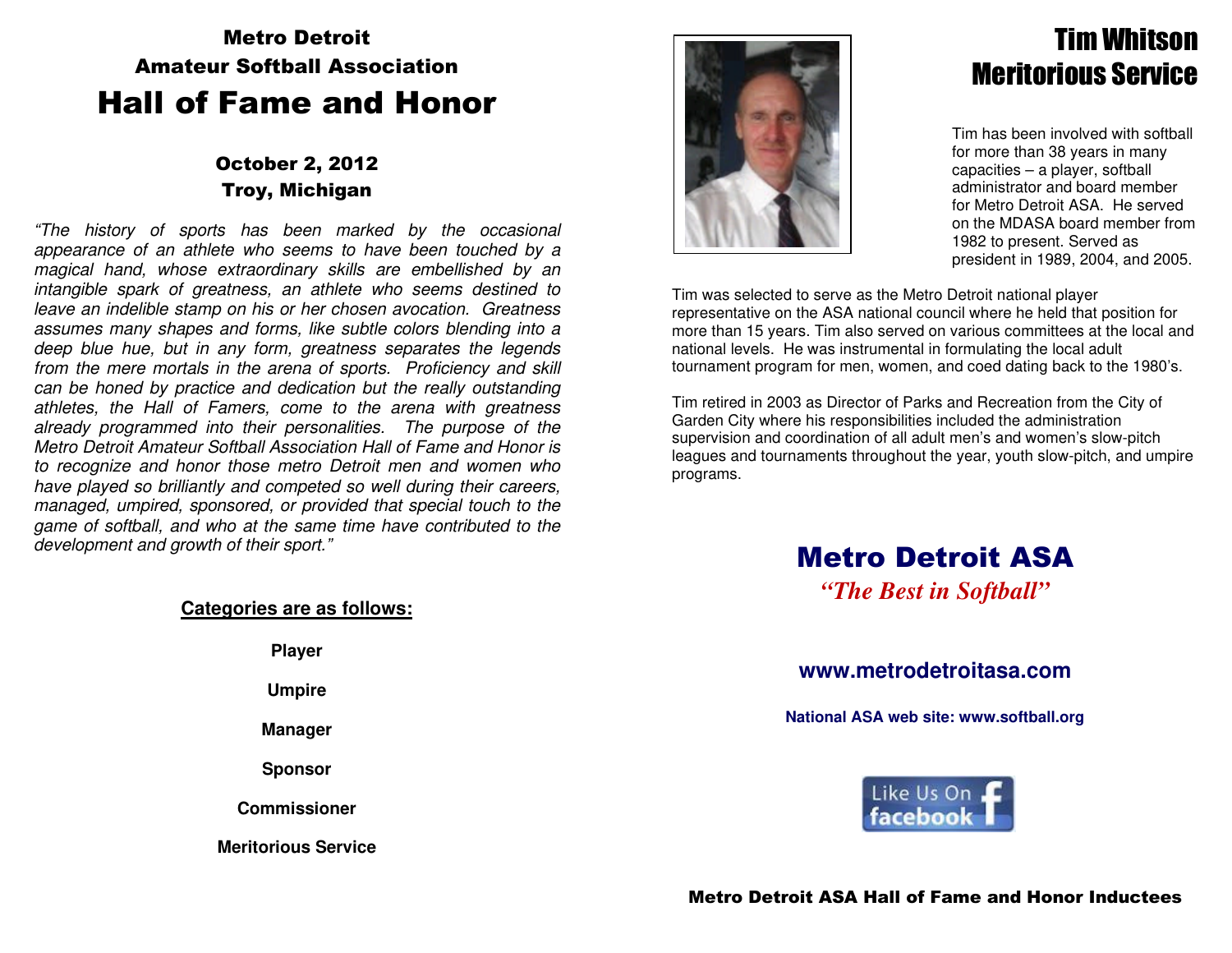### 1982 1983 1984

George Caloia-FPP Ed Figelski\*-FPP Bill Cole-SPP Mike Ilitch-S Bob Auten-SPP Carl "Tex' Collins\*-SPP Beatrice Lollar-SPP Mack Phillips\*-S Mike Gouin-SPP Roy Lombardo\*-MG<br>Bonnie Jones\*-FPP Jim Snyder\*-S Bonnie Jones\*-FPP Jim Snyder\*-S Frank Verbanac\*-SPPSam Lombardo-FPP

Joe Gauci-SPP George Gillies\*-U Felix Michaels\*-S Charles Justice\*-FPP Anthony Lutomski\*-C Rocco Palmeri\*-FPP William Svochak\*-C

### 1988 1989 1990

Thomas Chappelle-SPP George Corona\*-SPP<br>Sammy Gee\*-FPP Jackie Huggins-SPP Bob McCaffrey\*-U Fred Nothdurft-S Don Lair\*-C John "Jack" Trompics-MS Karl Nothdurft-S Jack Westerlund-SPP Tom Trompics-SPP Carl Walker-FPP

### 1991 1992 1994

Milo Karhu-SPP Diane Laffey-MS Tony Mazza-SPP Bob Malicki-SPP Percy McConner\*-FPP "Buck" Polonczyk\*-MS Robert Kaump-U Evans Telegadas-FPP Charlie Williams-SPP<br>Jack Tobias-U

Mike Engan-MS Al Hortop-MS

Mike Busch-SPP Mike Barel-U

### 2010 KEY

Evelyn Micol – M \* Deceased Dennis Troshak – M

Al Dolecki-S Mike Axelson-SPP Joe Castrodale-FPP

Jackie Huggins-SPP George LaPlata-S Ed Tyson-FPP Jerry Zarick-FPP

Paul Gatto\*-FPP Soott Grace-S<br>
Jim "Torch" Scullen-S<br>
George Lerchen-SPP Tom Kaminski Jim "Torch" Scullen-S George Lerchen-SPP Tom Kaminski-SPP Ed Shankin-SPP Frank Pilarowski\*-P/MG<br>Mike Turk-SPP Frank Politic-MP Mike Turk-SPP **Al White-MP** Bob/Sandy Thompson-M

Tim Doyle\*-C **Dick Collard-M** Peter Karmanos Jr-S Angie Fielder-FPP John Eckstein-SPP Jeanne Martin –U Gary Urbanczyk-M Danny Lipinski\*-C Mike O'Connor-SPP Kelly Thayer-FPP Doug Zimmerman - U

Mike Adray\*-S

Mack Phillips\*-S

Johnny Spring-FPP

Wally Galba\*-SPP Linda Mueller-SPP

### 1996 1998 2002

Mike Del eo-U

Bob Allen - U

Bob Green – SPP SPP –Sow Pitch Player MG – Manager Tom Fitzsimmons – U S – Sponsor FPP -Fast Pitch Player Carol Hutchins – M MP - Modified Player U – Umpire<br>Mike McDowell – SPP C – Commissioner MS-Meritorious Servic Mike McDowell – SPP C – Commissioner MS-Meritorious Service

## 1985 1986 1987

**Frnie Flowers-FPP** Leon Grunalt-MG Andy Kovalcik-MG Gary LaDue-SPP Sally Whalen\*-MS

Tom Kaminski-SPP

### 2004 2006 2008

Pam Ossenheimer-FPP Mike Zdrodowski-SPP

# 20th Metro Detroit Amateur Softball Association

# **Hall of FameAwards Banquet**



**October 2, 2012 Troy, Michigan**

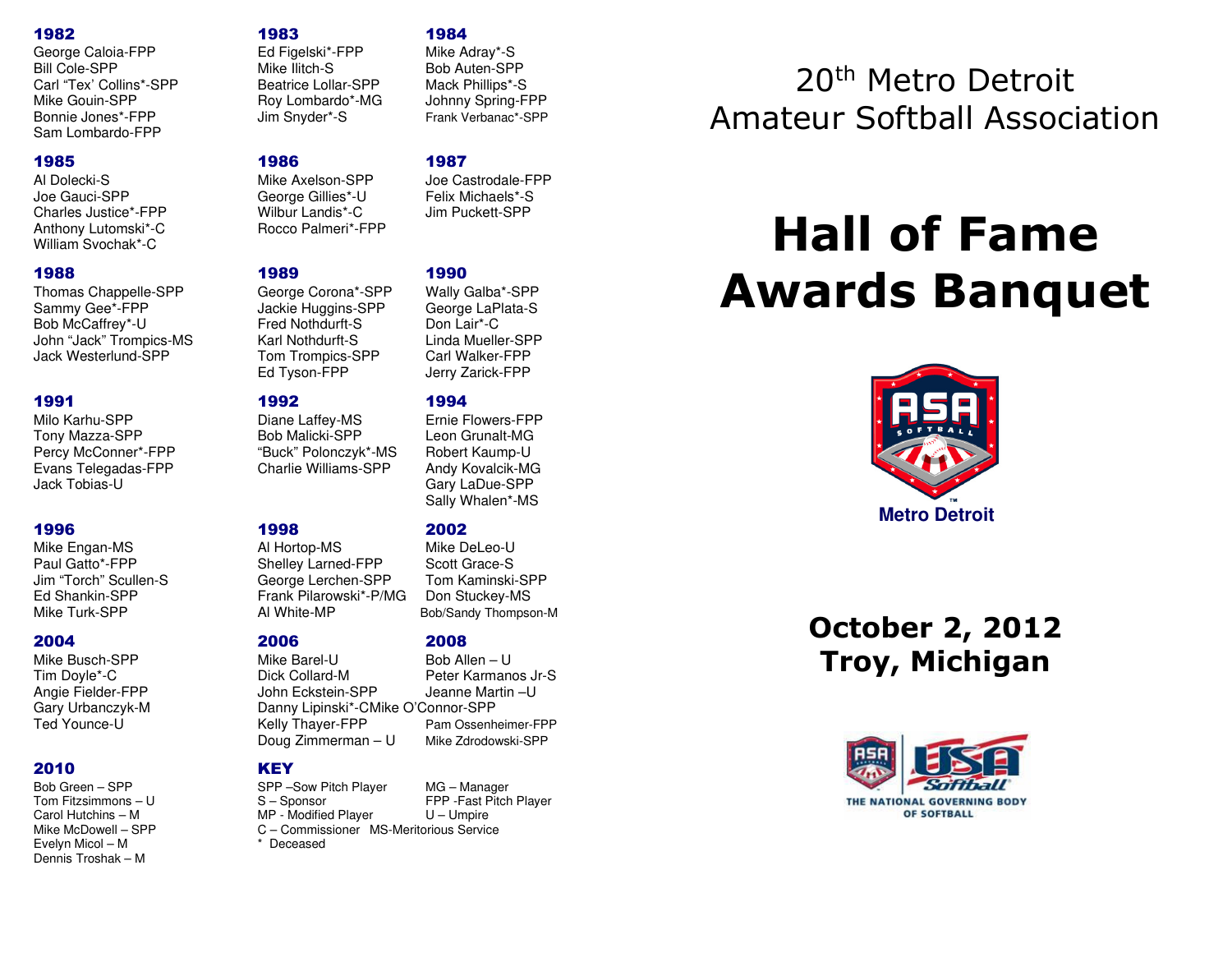# Don Sheffield Slow Pitch Player

The flashy Sheffield began his playing career in the Late 1970's playing with such teams as Softball City, Miller Auto, Lockey's, and Nothdurft just to name a few of the teams he made a major impact as a player. His start began with the Ford



 Adray team. He was also a major contributor on teams when he played in the famed Major Metro Travel league in the early 1980's.

Don greatest achievement was when he helped the Nothdurft team capture a national ASA title in 1987….his first national title. The speedster and hot glove at shortstop helped his teams win six more ASA national titles while being selected to five all-american teams from 1987-1993. Sheffield also played some outfield positions; and with his quickness took away many hits from the opposing teams. Don continues to star on the diamond playing with a travel 55 and over team (Salsa) where he is defending their 2011 title. He credits his softball prowess to Fred Nothdurft, who helped him achieve star status on the field.

# **Hall of Fame on Display**

The current Hall of Fame is on display at Canton Softball Center – Victory Park located at 46555 West Michigan Avenue, approximately two miles west of I-275.



### **Congratulations to ASA national Hall of Fame inductees –**



**Leon Grunalt** Manager November 2012



**Al White**  Modified Pitch Player November 2011

# Gary Bryce Meritorious Service

Gary Bryce completed his 31st season as head coach of the Wayne State softball program in 2012. Bryce became just the 20th softball coach in NCAA history with 1,000 wins when the Warriors won at Findlay on April 20, 2011.



Gary has done it all on the diamond – playing 20

 Years of men's ASA fast pitch softball; head coach at Royal Oak Dondero high school from 1977-81 while capturing a state title in 1979; captured an ASA women's class A regional title in 1984; and also an ASA umpire!

Bryce entered 2012 19th on the NCAA All-Time softball coaches wins list with 1,007. Coach Bryce was inducted into the NFCA Hall of Fame in December 2008. His 2003 squad became the first in school history to advance to the College World Series after winning the NCAA Great Lakes Regional in Allendale, while his 2010 team shattered the previous wins record (43 in 1993) by winning 52 games including the NCAA Midwest Regional and Super Regional titles to advance to the College World Series.

During his tenure, he has built one of the most successful collegiate programs among Michigan universities and colleges, compiling a 1007-615-7 (.620) overall record in 30 seasons. Under Bryce's guidance, Wayne State's softball program has been nationally ranked 24 times in his 30 seasons. WSU has made 16 appearances (1983-84-86-88-90-92-93-94-96-02-03-06-07-08-09-10) in the NCAA Division II National Championship tournament since 1982, tied-for-seventh most in NCAA Division II.

The 2009 senior class was the first in school history to make four consecutive NCAA tournament appearances, while the class of 2010 became the first with three 40-plus win seasons. Gary has made an impact on softball in metro Detroit that is recognized by the entire state!

### **Metro Detroit to Host Tournaments in 2013**

The City of Novi, Metro Detroit ASA and the Detroit Sports Commission hosted a very successful Girls 14 & Under Class A fast pitch Northern National championship this past August.

### **Future tournaments in Metro Detroit:**

 2013 – State Tournament, July, Sterling Heights, MI Men's Senior 50 & Over, 55 & Over, 60 & Over; Women's Senior 50 & Over, 55 & Over 2013 – Girls 10 & Under Fast Pitch Class A and B Northern National Championship – Novi, MI; August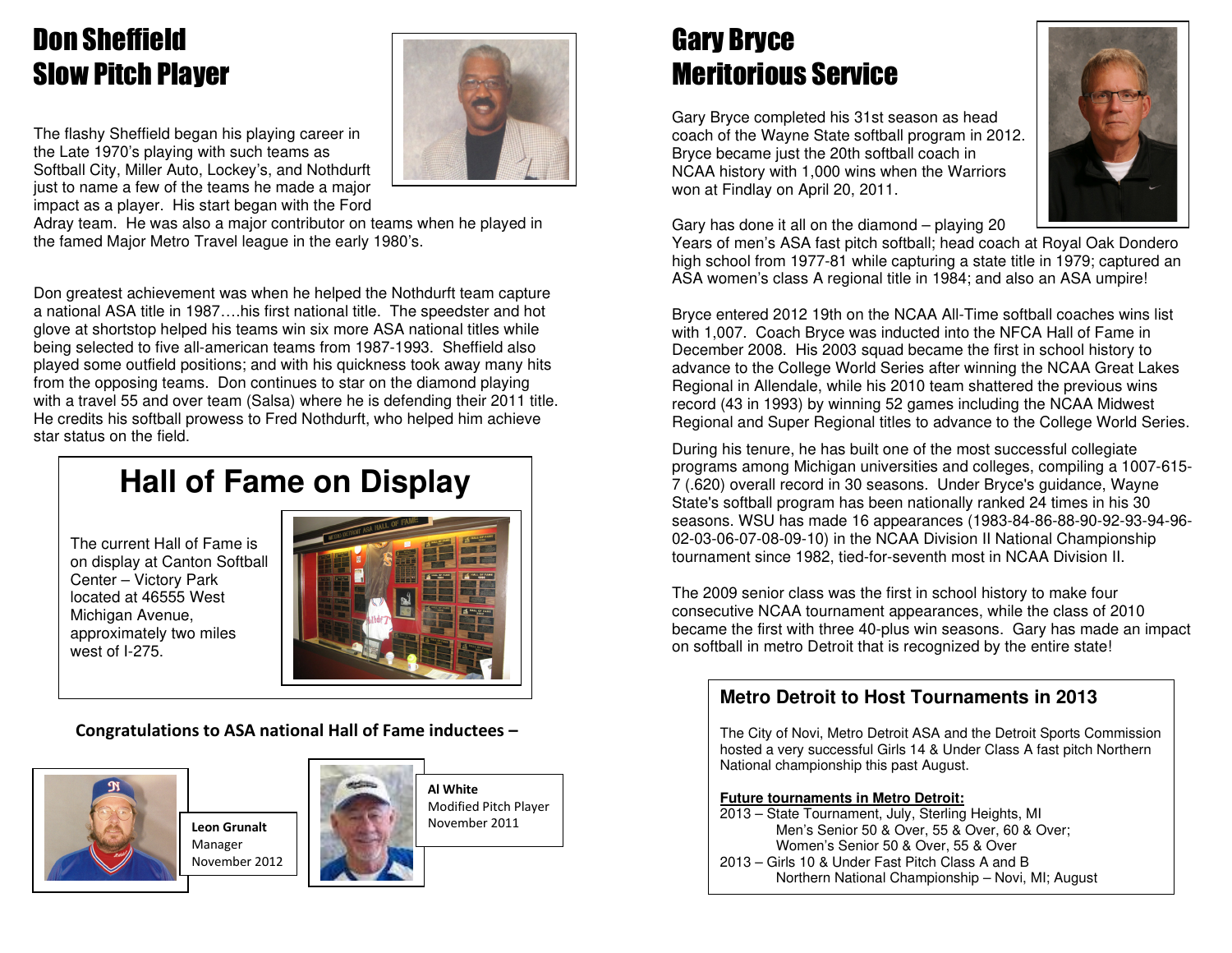# Bob Kost Umpire

Bob started umpiring Jr. Baseball in the late 1960's. In 1971, Bob joined the Westland Athletic Officials Association under the guidance of Hall of Famer George Gillies. Bob umpired

 fast pitch, modified pitch, and slow pitch softball. That first year Bob got invited to umpire the ASA National tournament in Southgate which included Detroit's own Little Caesars, who captured the title that year. That experience helped Bob a great deal learning the art and control of a game as an umpire.

In the years that followed Bob decided ASA was the avenue to continue his umpiring career. In the following years he worked many metro Detroit and state district tournaments while also working several national tournaments. In the late 70's, Bob was appointed as a Deputy UIC in Wayne county for metro Detroit overseeing many umpire clinics throughout the area.

Looking back to those years Bob met so many class umpires, players and recreational administrators of the sport, which was a learning curve for his life. Kost truly represents the class of an ASA umpire!

# Al Land Meritorious Service

Al Land has been with the Compuware girl's fastpitch program since it was first organized back in 1982. During that time, Al was a head coach for25 years; and a board member for 10 years along with assisting at the 18U for the last four years.



His teams went to different age divisions at ASA nationals, but mainly with the 18U division. They finished in the ASA National top 10 on four occasions with the 1998 16U ASA national held in Novi where his Compuware team finished in 6<sup>th</sup> place the most gratifying. Land has worked with, instructed, coached and mentored more than 1000 players, with many playing college softball. He has also served as Compuware tournament director for 25 years (attracting 92 plus teams annually) at the nationally known event. Al has also coached at the high school varsity level for more than 20 years and has been involved with youth sports in the community both as a coach and supervisor. He feels strongly that a young person needs to feel important and sports (softball) provide them an avenue to that direction. Working and building character young ladies was his most

important drive; his goal was to be a mentor and positive influence on their lives!

# Julie Liljeberg Fast Pitch Player

Julie joined the Daly Restaurant class A fast pitch team in 1994 after completing a successful college career at Western Michigan University.

Julie played with Daly from 1994-99 and set many batting records hitting for the team. She had a



 lifetime batting average of .370, fourth highest in Daly team history with 400 or more at bats. Julie was a standout left-handed first basemen turning many double plays and defending the bunt down first base exceptional. Julie played in nine national championships, six with Daly. She was named ASA all-american four times – first team in 1995, second team in 1996 and 1999, and third team in 1997. Julie was a major contributor to the success of any team she played on during her illustrious career. She was also inducted into the Western Michigan University Hall of Fame in 2002.

# Tony Profita Meritorious Service

Across the country, Tony Profita is one of the most recognized faces in slow pitch softball. Known by many as the number one softball fan in the country, "Tony Pro" has been involved in ASA softball for more than 65 years. As a young employee with the Detroit Packard company in the 1940's, Tony helped organize the company



 softball league, which exposed him to Detroit softball – and he's been hooked ever since. Tony became a regular Detroit parks and recreation leagues, following local players and their teams to tournaments and world championships. He was a long time friend, confidant and advisor to Bill Svochak and Tony Lutomski, and proudly carried his ASA District Commissioner card to ASA tournaments and events.

In his prime, Tony watched more than 500 softball games a year. His weekend travels included trips to almost every state where softball is played and he forged many friendships with softball players, managers and sponsors. Tony began collecting team jerseys and softball caps from his favorite players and teams as souvenirs and created a collection that is unmatched anywhere – his own Hall of Fame museum in his home. At age